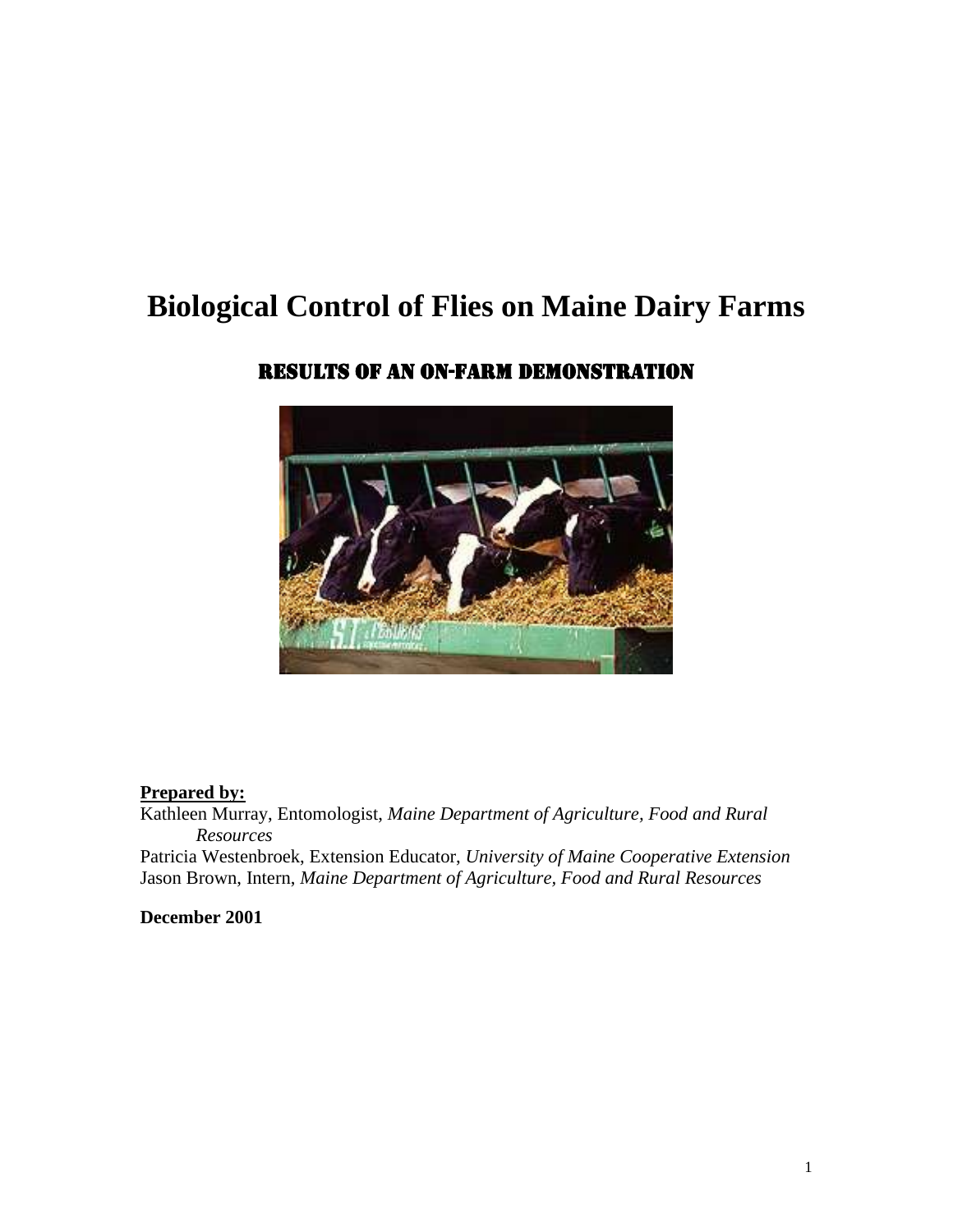## **Biological Control of Flies on Maine Dairy Farms**

Kathleen Murray, Entomologist, *Maine Department of Agriculture, Food and Rural Resources*

Patricia Westenbroek, Extension Educator, *University of Maine Cooperative Extension* Jason Brown, Intern, *Maine Department of Agriculture, Food and Rural Resources*

#### **Summary**

A trial was conducted in 2001 on four organic dairy farms in central Maine to demonstrate the effectiveness of releasing beneficial wasps for management of the house fly. A statistically significant level of fly control was demonstrated in three of the five release barns compared with the untreated barn. Highest levels of fly control were achieved in individual calf hutches where weekly fly control exceeded 80% from late July through August. In barns with free-stalls or pens peak weekly fly control was 18- 43% during the same period. All participating producers were satisfied with the results and plan to incorporate the use of fly parasites, along with the use of traps and good cultural practices, into their fly control programs in the future.

#### **Introduction**

The house fly (*Musca domestica*) is the most common insect pest occurring on dairy farms in North America. House flies present an annoyance to animals and people resulting in reduced milk production, complaints from neighbors and sometimes legal action. Flies can also carry human and animal pathogens such as *Escherichia coli* and *Salmonella enteriditis* thereby presenting disease threats.

Integrated Pest Management (IPM) is widely recognized as the most effective approach to managing pests while reducing reliance on pesticides. By integrating cultural, biological and other types of practices into farm production and management systems, long-term pest prevention and suppression can be achieved.

In nature, insect pests are often kept in check by natural enemies; so-called 'beneficial organisms' that attack the pests. On the farm nature needs a boost. Fly populations build up quickly where animal manure accumulates and the fly's natural enemies lag behind. Biological control of pests, which can be achieved by augmenting natural enemy populations, has been overlooked as a means of nuisance fly control in Maine dairy production. Research conducted at Cornell University has shown that releases of natural enemies, particularly a species known only by its scientific name - *Muscidifurax raptor*, can serve as an effective component in IPM programs on dairy farms.

Both conventional and organic farmers often cite the need for on-farm demonstrations of alternative production and management practices. Our project was undertaken to demonstrate to Maine farmers the effectiveness of releasing parasitic wasps as part of an IPM program for house fly control in commercial dairy operations.

#### **Methods**

Sites. Four commercial organic dairy farms located in central Maine were used for the demonstration project. Herd size ranged from 50 to 150 milking cows plus heifers and calves. Cows were housed in free-stall barns at all of the farms and were also pastured at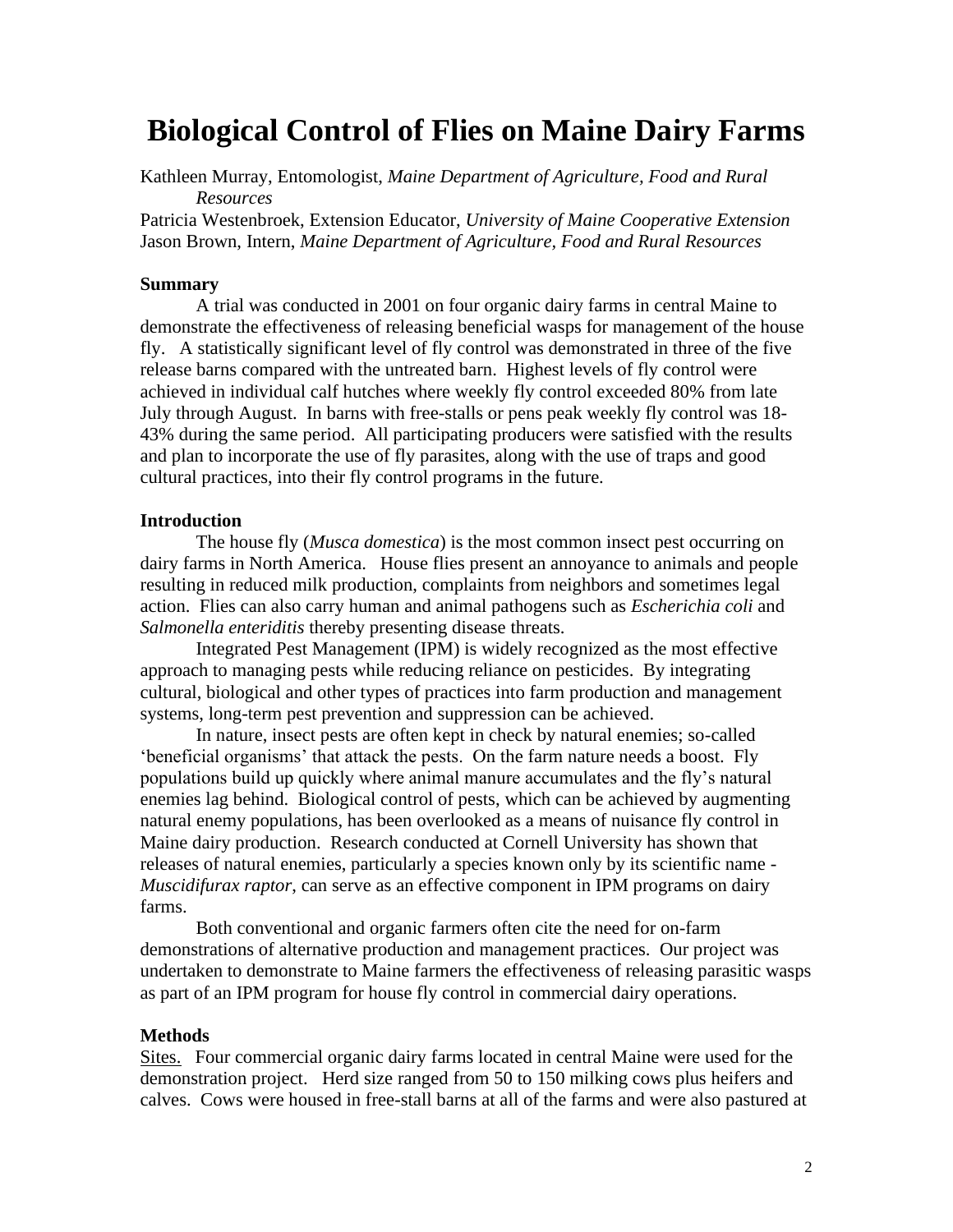three of the four farms. Calves were penned in open barns at three farms and the fourth farm used individual calf hutches held within an open, unfinished barn. *Treatment Barns:* Fly parasitic wasps were released in five different barns located on four different farms. Two of the barns were free-stall barns housing milking cows, one barn housed penned heifers, one held penned calves, and one housed individual calf hutches (10 hutches at start of summer increasing to 20 hutches by mid-summer). *Control Barn*: At one of the farms, a separate free stall-type barn housing about 50 milking cows, located about 100 m. from the wasp-release barn was used as a control barn. Fly activity and natural parasitism were monitored, but no wasps were released in the control barn.

| <b>Barn</b>  | Location | <b>Style</b>       | Animals             |
|--------------|----------|--------------------|---------------------|
| Richmond I   | Farm 1   | Free-stall & pens  | 30 milking cows, 12 |
|              |          |                    | calves, 2 hogs      |
| Richmond II  | Farm 2   | Pens               | 40 calves           |
| Calf-hutches | Farm 3   | Individual hutches | 20 calves           |
|              |          | in barn            |                     |
| Turner I     | Farm 3   | Free-stall         | 50 milking cows     |
| Heifer       | Farm 4   | Pens               | 40 heifers          |
| Control      | Farm 4   | Free-stall         | 50 milking cows     |

| Table 1. Description of demonstration sites. |  |  |
|----------------------------------------------|--|--|
|----------------------------------------------|--|--|

Parasitic Wasp Release. Two species, *Muscidifurax raptor and M. raptorellis*, both tiny parasitic wasps in the family Pteromalidae that attack and kill house fly pupae, were purchased from a commercial source (IPM Laboratories, Inc., Locke, NY). Although we ordered *M. raptor* only, the supplier was unable to provide the single species, so the mixture of two closely related species was used instead. Parasites were released in barns and calf hutches at each of the four farms weekly, for 12 weeks beginning 31 May 2001. Each week approximately 10,000 wasps (average mixture of 55% *M. raptor* and 45% *M. raptorellis*) were released at each site. This was done by distributing handfuls of parasitized fly pupae (from which wasp adults were beginning to emerge), throughout the barn, particularly in stall corners, under feed bunks and waterers, and in other protected locations near fly breeding sites, following instructions included and Cornell University guidelines (Rutz et al. 1994, Watson et al. 1994, Kauffman et al. 2000, Waldron et al. 2000).

Monitoring Flies and Parasitic Wasps. Wasp activity was monitored by placing small mesh bags containing fly pupae in the barns. Each week, the bags were replaced with new bags and the old bags were taken back to the laboratory where the pupae were reared to determine how many had been parasitized (killed by the wasps) during their 7-day onsite exposure. Fly activity was monitored by counting the numbers of fly specks deposited on strips of white masking tape that were placed on stalls and walls throughout each barn. The tape strips were replaced weekly.

#### **Results**

Fly Parasitism. Control of house flies due to the parasitic wasps was evident to some degree in all wasp-release barns. In all wasp-release barns there was an initial rise in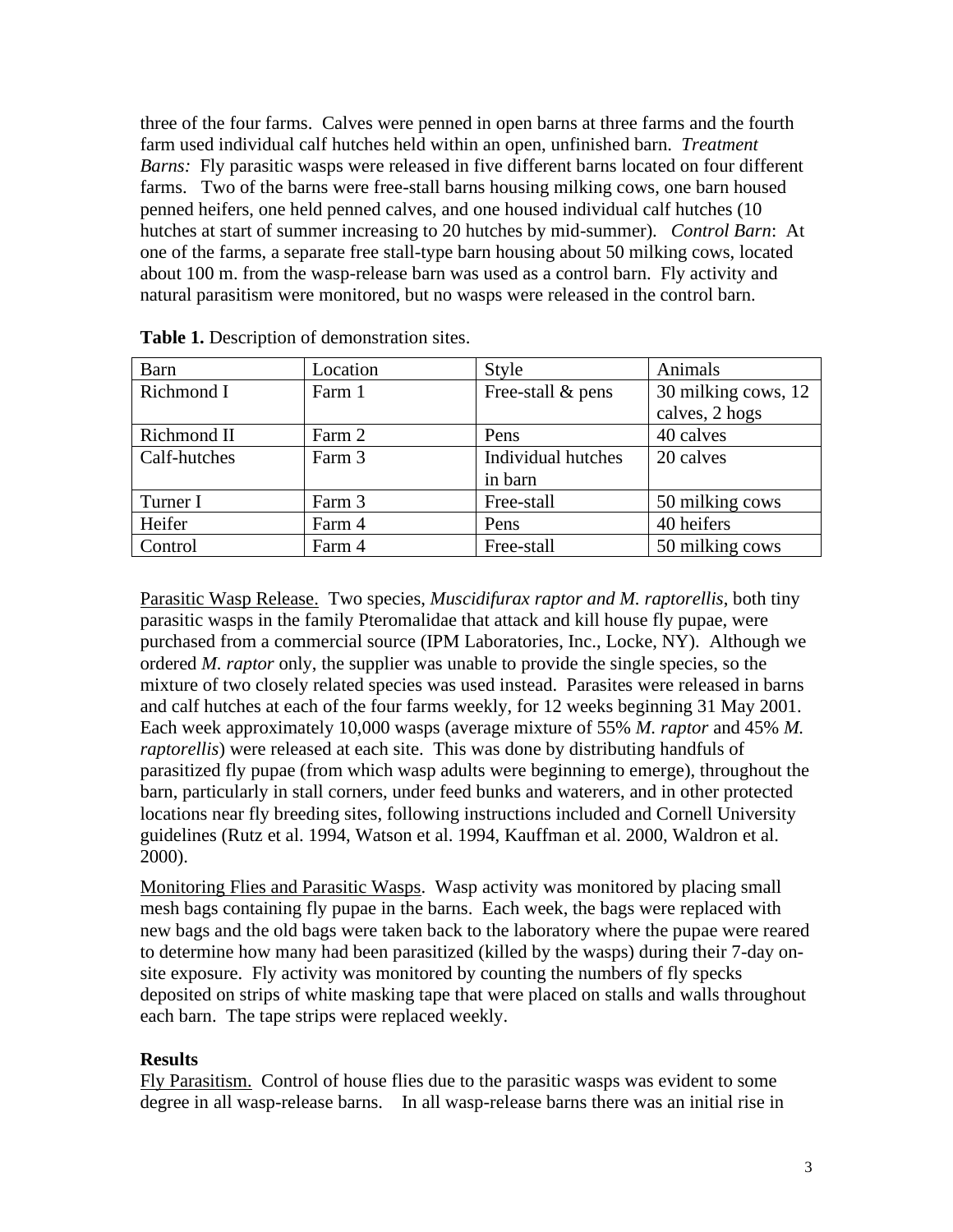parasitism corresponding to the effect of released wasps and another peak during the first week of August corresponding to wasp population increase. The number of flies killed by the wasps was statistically significant over the entire season in two barns, over part of the season at a third site, and was not statistically significant at two sites.

The effectiveness of the wasp release was most evident in individual calf hutches. By midsummer, close observation revealed numbers of the tiny wasps inside the hutches. Parasitism of fly pupae was significantly higher in the calf-hutch barn compared with all other treated barns and the control barn (Figure 1). On average, 51% of the fly pupae placed in the barns for monitoring purposes were killed by wasps in the calf hutches. From late July through August parasitism was greater than 70%. The barn with penned heifers also showed significantly increased parasitism (reaching as high as 43%) compared with the control barn. By comparison, average parasitism of flies by naturally occurring parasitic wasps was only 1% in the control barn.



**Figure 1.** Mean (+ standard error) weekly proportion of sentinel flies killed by parasitic wasps released in organic dairy barns in biocontrol demonstration program, 2001

Fly Activity. Fly activity, as monitored by speck counts on masking tape strips are shown in Figure 2. Mean speck counts varied greatly among barns. It was apparent that fly activity was largely determined by factors other than wasp release treatment. That is, cultural practices, barn structure, number and age of cows and other environmental factors seemed to have the greatest impact on fly activity.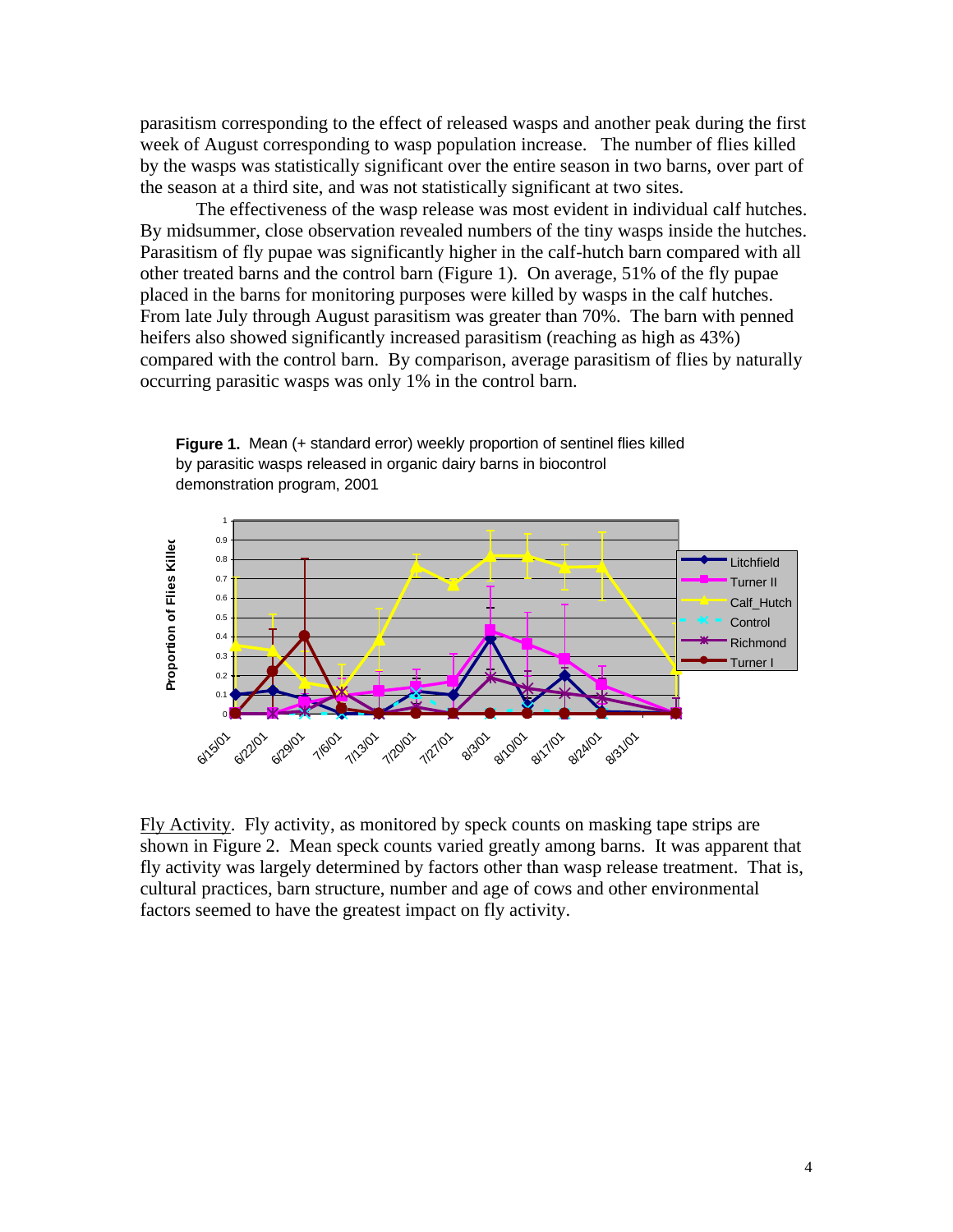

**Figure 2.** Mean ( $\pm$  standard error) weekly number of fly specks on tape strips in dairy barns.

In fact, speck counts at the control barn, an open-sided free-stall barn housing milking cows, were quite low compared with two of the four wasp-release barns: the calf hutch barn and the heifer barn. Increased house fly activity in these two barns was not surprising given that fly activity is often high in barns housing young animals. One of the other treated free-stall barns (Richmond I) that also housed penned hogs and calves had significantly greater fly activity compared with all other barns. The two treated barns where fly activity was not significantly greater compared with the control barn were Richmond II (penned calves in barn that was kept very clean and dry) and Turner I (freestall milking cows located on same farm as the calf hutch barn).

Despite these apparent environmental effects on fly activity, speck counts were negatively correlated with the previous week's parasitism rate in three barns: Richmond, Turner II, and the calf hutch barn. That is, when wasp activity was high (more fly pupae were killed by wasps), we saw the fly activity (speck counts) decline a week later. This effect on fly activity was not apparent in the control barn (as expected) nor in two of the treatment barns with low parasitism rates: Litchfield and Turner I. These results strongly suggest that the wasp release was effective in controlling a significant proportion of the house fly population in three of the five release locations (the calf hutches and the heifer barn).

Comparison of the Most Successful Sites with the Least Successful Sites. This comparison suggests some reasons why wasps were so effective in the calf hutches and less effective over the entire season in the other barns.

In the three barns where season-long parasitism was not sustained, peak parasitism reached 38% in one barn (Litchfield), 18% in another (Richmond), and 22% in the third (Turner I). In one of these barns (Richmond), the producers felt that the wasps were effective in controlling flies (and the low speck counts confirmed that fly activity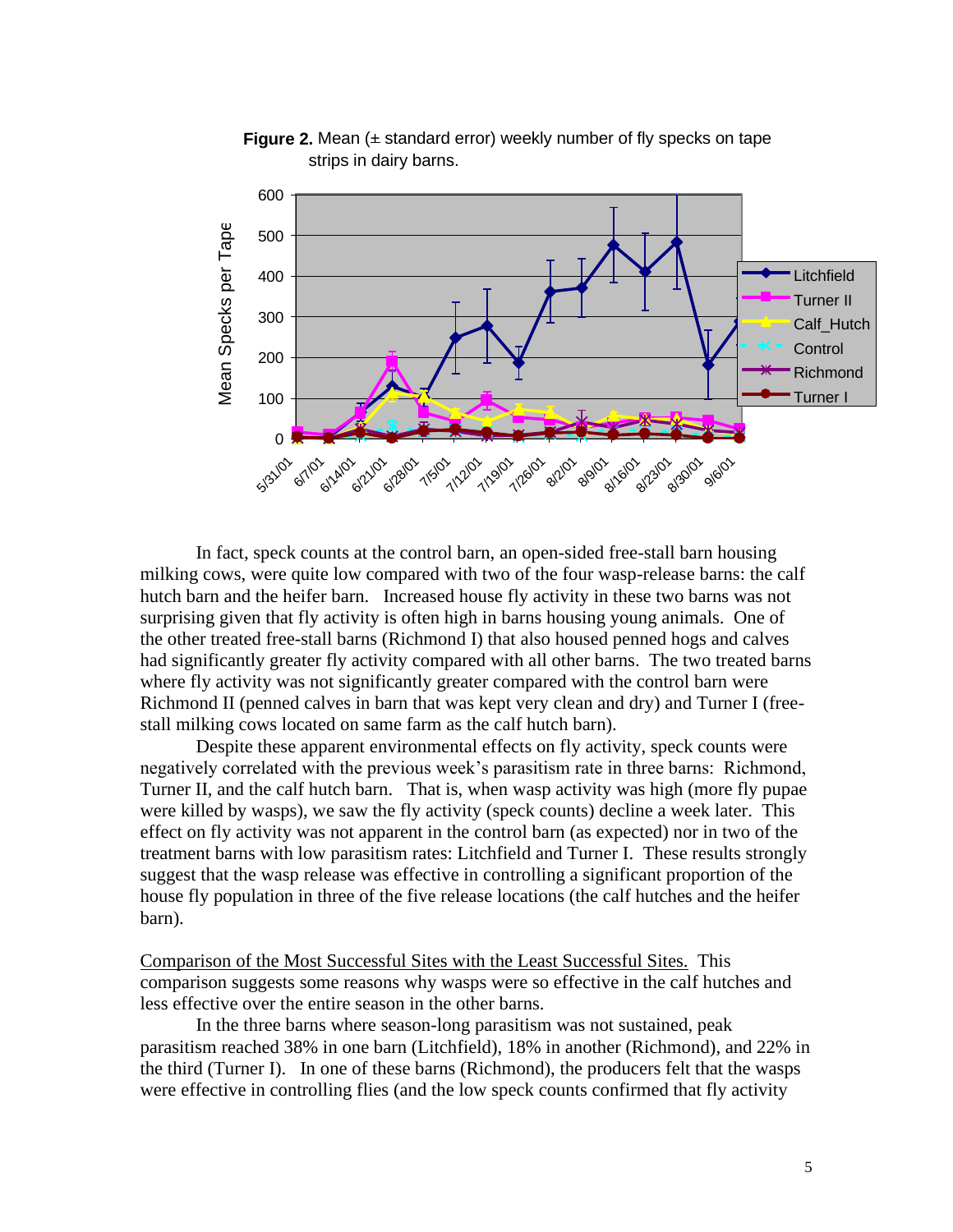was low) because they had better fly control than in previous years with no other changes in practices. It is possible that actual parasitism was high, but our monitoring methods underestimated actual parasitism because the sentinel bags were placed outside of the calf pens.

Of the other two sites, one had a heavy rat infestation which may have interfered with wasp establishment. Many of our sentinel bags had rat-sized bites taken out of them and it is likely that rats also ate the parasitized pupae. In the third barn, milk cows were pastured during the day and the free-stall area was thoroughly cleaned out daily, so it is possible that parasitized pupae were cleaned out while unparasitized flies were brought in from outdoors with the cows each evening.

The barns where the wasps were most effective held penned heifers or individual calf hutches, suggesting that the wasps became better established where there was a residue of some manure and bedding. Also, since the wasps depend on the availability of fly pupae to complete their life cycle, and manure from young animals often supports more flies, it follows that the parasitic wasps can build up to higher numbers in barns housing young animals. Finally, the individual calf hutches probably provided protection and enclosure for the tiny parasites.

Producer Acceptance. Interviews held with producers during the project indicated that producers were pleased with the level of fly control achieved. Two of the four producers indicated that fly control was better this year compared with previous years. One producer reduced applications of pyrethrin insecticides for fly control from an average of 2.5 per season to a single application during 2001 for an average annual pesticide cost savings of \$187.50. The other three participating producers have relied on cultural practices (good manure management in and around barns) and fly traps rather than insecticides in the past and therefore, would not have realized any cost savings by the addition of a wasp release to their normal fly management program.

A twelve-week program of weekly wasp releases costs about \$216 per season  $($13 + $5 \text{ shipping} = $18/50 \text{ cows/week})$ . By this calculation, the wasp release program presents an additional cost of \$28.50 - \$216 per season. Although wasps must be released each year in order to be effective, the cost is probably not a barrier to acceptance especially in calf hutches and pens where the wasps are more likely to provide longer lasting control of fly populations than insecticide sprays.

#### **Conclusions**

These results of this single-season demonstration showed that releases of *Muscidifurax raptor* and *Muscidifurax raptorellis*, natural enemies of the house fly, can be effective as part of a comprehensive fly management program in Maine dairy farms. This approach appears to be most effective when used in individual calf hutches or in barns with calf or heifer pens. It appears to be less effective in open barns housing milk cows. Producers interested in purchasing these parasitic wasps for fly control are urged to contact University of Maine Cooperative Extension or the Maine Department of Agriculture, Conservation and Forestry (Hillary Peterson: 207-215-4793) for additional tips on ordering and using them. The Cornell University websites cited below also provide excellent information on this topic.